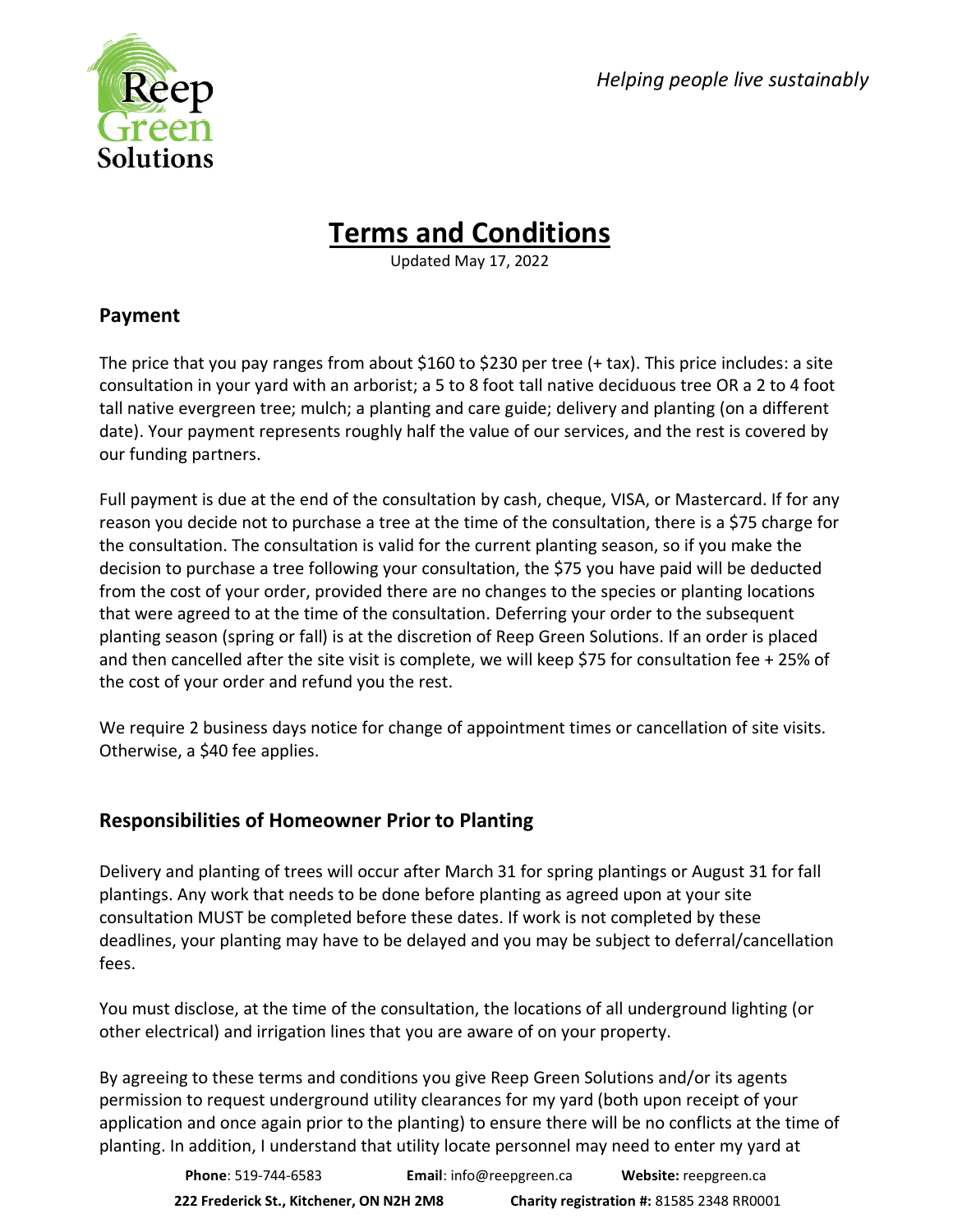their convenience in order to locate and mark underground utilities and understand and accept that Reep Green Solutions and its agents are not responsible for any property damage, injury or expense that you or other occupants or guests may incur as a result of this work.

Planting will happen throughout April-June for spring and September-November for fall. We do not book appointments or take scheduling requests for planting. You will be notified 2 business days in advance of the date of planting, but we cannot give you a time of day. You don't have to be home for the planting, but we will need full access to your yard at our convenience.

#### **Warranty**

Reep Green Solutions guarantees that, with proper care, trees will produce leaves by the first July 15th after planting. Trees planted or delivered in spring (between April 1-June 30) - If your tree does not produce leaves by July 15th of that same year, you must contact us by that same date in order to be considered for a replacement. Trees/shrubs planted or delivered in fall (between Sept 1- Nov 30) - If your tree does not produce leaves by July 15th of the following year, you must contact us by that same date in order to be considered for a replacement. LEAF will not consider replacing plants when concerns are received after this deadline, or when proper care, including twice-weekly watering, has not been provided. Animal damage, weather damage or other damage that occurs to your tree after planting is not covered.

### **Commitment to Care**

I agree to water my tree regularly for the first two years after planting. (This means two to three times a week with a hose on a very slow trickle for approximately 15 minutes with a soaker hose for an hour or with the equivalent of three full watering cans)

#### **Minimum Site Requirements**

I acknowledge that trees will only be planted if the available space in my yard meets with the following conditions:

- 5 feet from property lines or fences
- 7 feet from hard surfaces (paving, interlocking, decks)
- 10 feet from buildings with foundations
- 20 feet from existing trees (or more depending on species), including trees in neighbouring yards
- 8 feet from stumps
- 5 feet from swales